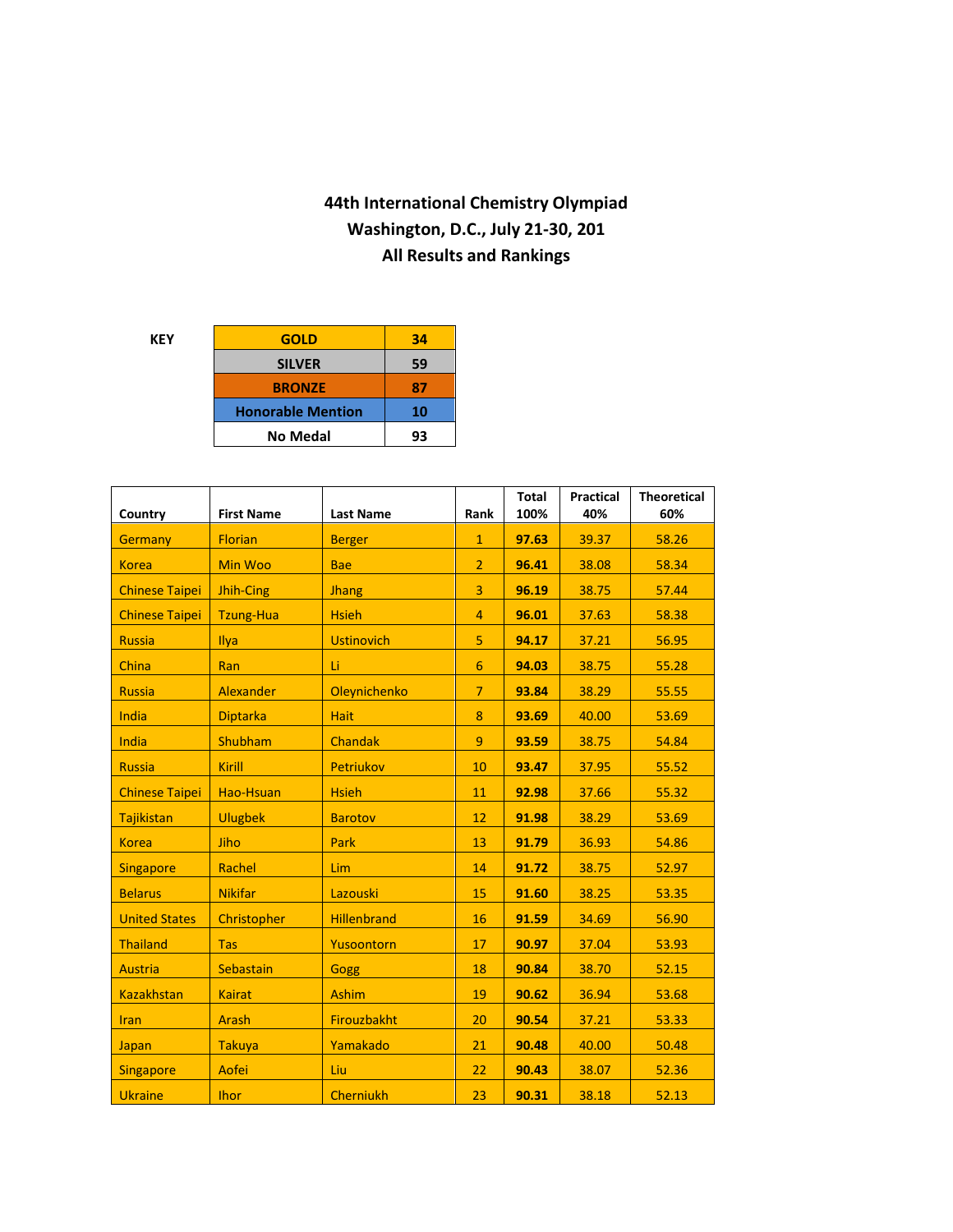| <b>Turkmenistan</b> | Gadam            | Myratgeldiyew   | 24 | 90.26 | 34.78 | 55.48 |
|---------------------|------------------|-----------------|----|-------|-------|-------|
| Japan               | <b>Tomohiro</b>  | Soejima         | 25 | 90.20 | 36.80 | 53.40 |
| Lithuania           | <b>Sigitas</b>   | <b>Mikutis</b>  | 26 | 90.12 | 39.29 | 50.83 |
| India               | <b>Manav</b>     | Avlani          | 27 | 90.03 | 37.77 | 52.27 |
| <b>Korea</b>        | <b>Hokyung</b>   | Lee             | 28 | 89.98 | 37.00 | 52.98 |
| Czech               |                  |                 |    |       |       |       |
| Republic            | František        | Petrouš         | 29 | 89.88 | 36.50 | 53.38 |
| China               | Ren              | Fu              | 30 | 89.82 | 36.08 | 53.73 |
| <b>Turkey</b>       | <b>Furkan</b>    | Cetin           | 31 | 89.70 | 38.46 | 51.24 |
| Vietnam             | Pham             | <b>Huy</b>      | 32 | 89.55 | 36.18 | 53.38 |
| <b>Korea</b>        | <b>Yoo Kyung</b> | Jeon            | 33 | 89.48 | 36.88 | 52.61 |
| <b>Romania</b>      | <b>Vlad</b>      | <b>Bacauanu</b> | 34 | 89.45 | 39.38 | 50.06 |
| Indonesia           | Andhika          | Pradana         | 35 | 89.25 | 37.50 | 51.75 |
| Hungary             | Gergő            | Sályi           | 36 | 89.17 | 37.69 | 51.48 |
| Japan               | Takehiro         | Kato            | 37 | 89.07 | 38.75 | 50.32 |
| Singapore           | Gerard           | Low             | 38 | 88.94 | 36.88 | 52.06 |
| Israel              | Tzof             | Peled           | 39 | 88.86 | 38.46 | 50.40 |
| Germany             | Toshiki          | Ishii           | 40 | 88.86 | 37.99 | 50.87 |
| Indonesia           | Samuel           | Putra           | 41 | 88.78 | 38.46 | 50.32 |
| Chinese Taipei      | Yu-Hung          | Tung            | 42 | 88.59 | 38.46 | 50.13 |
| Ukraine             | Iryna            | Zaporozhets     | 43 | 88.00 | 36.76 | 51.24 |
| Netherlands         | Daan             | van de Weem     | 44 | 87.39 | 39.14 | 48.25 |
| China               | Ge               | Zhan            | 45 | 87.34 | 36.43 | 50.91 |
| China               | Yao              | Yuan            | 46 | 87.09 | 33.88 | 53.21 |
| Latvia              | Georgijs         | Treņins         | 47 | 86.54 | 37.12 | 49.42 |
| Croatia             | Tomislav         | <b>Begusic</b>  | 48 | 86.25 | 39.43 | 46.83 |
| <b>Ukraine</b>      | Dmytro           | Shybanov        | 49 | 85.80 | 36.17 | 49.63 |
| Singapore           | Zhi Yang         | Tan             | 50 | 85.78 | 38.75 | 47.03 |
| Austria             | Martin           | Reiterer        | 51 | 85.75 | 38.79 | 46.95 |
| Romania             | Maria Andreea    | Filip           | 52 | 85.71 | 37.12 | 48.59 |
| Kazakhstan          | Vladimir         | Dolzhnikov      | 53 | 85.65 | 35.99 | 49.66 |
| Hungary             | Denes            | <b>Berta</b>    | 54 | 85.55 | 36.40 | 49.15 |
| Thailand            | Nathapon         | Chareonsiriwat  | 55 | 85.53 | 36.36 | 49.17 |
| Poland              | Kamil            | Adamczyk        | 56 | 85.43 | 39.14 | 46.29 |
| Hungary             | Péter            | Bolgár          | 57 | 85.04 | 35.77 | 49.27 |
| Vietnam             | Nguyễn           | Phương          | 58 | 84.67 | 37.64 | 47.02 |
| <b>Hungary</b>      | Marton           | Zwillinger      | 59 | 84.66 | 37.18 | 47.48 |
| Canada              | Run Ze           | Cao             | 60 | 84.62 | 37.50 | 47.12 |
| <b>Belarus</b>      | Yauhen           | Aniskevich      | 61 | 84.61 | 34.75 | 49.86 |
| Poland              | Szymon           | Wrzesien        | 62 | 84.61 | 36.47 | 48.14 |
|                     |                  |                 |    |       |       |       |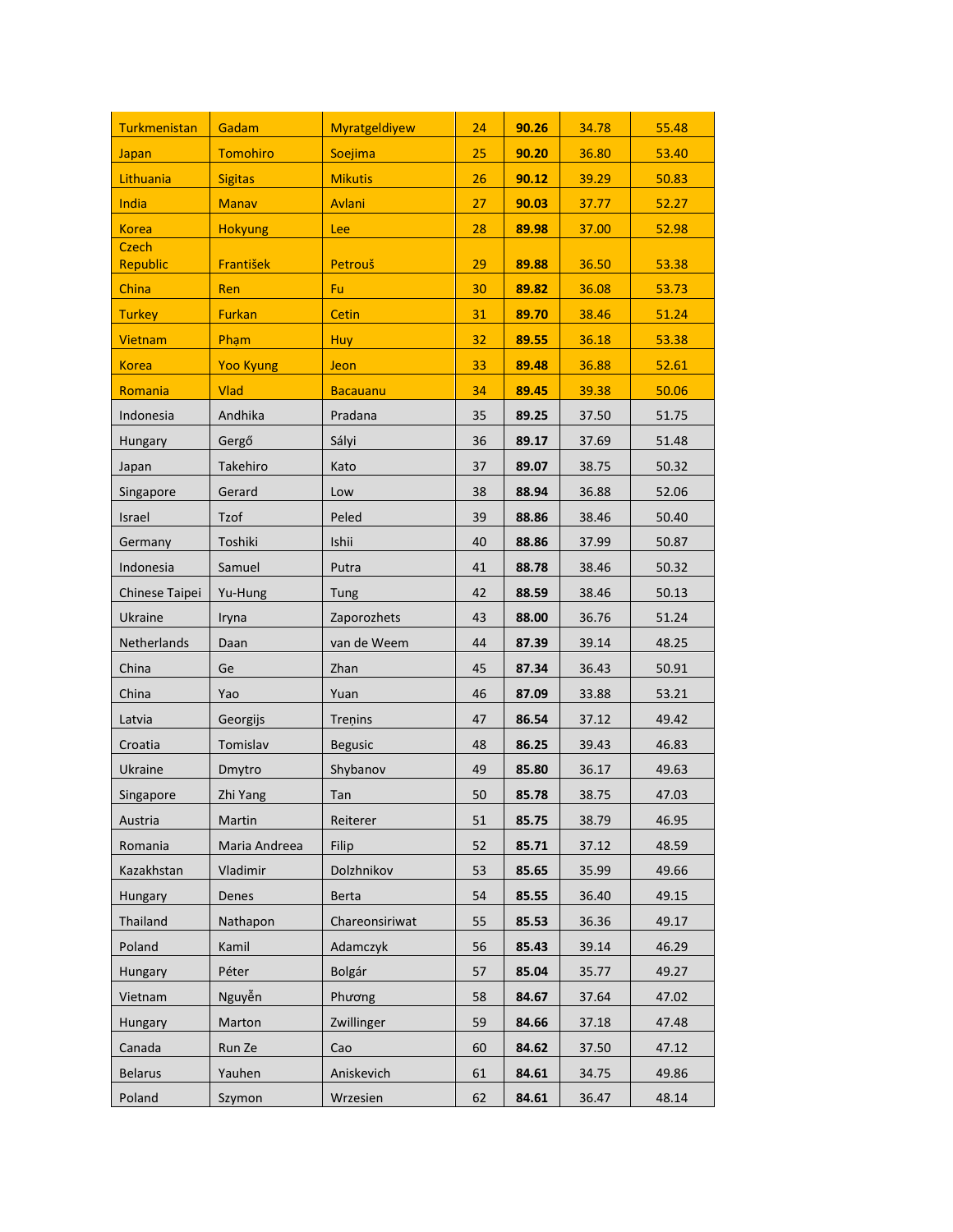| Slovakia             | <b>Dominik</b>    | Štefanko                      | 63  | 84.50 | 36.63 | 47.87 |
|----------------------|-------------------|-------------------------------|-----|-------|-------|-------|
| <b>United States</b> | Sidharth          | Chand                         | 64  | 84.48 | 34.63 | 49.85 |
| <b>Brazil</b>        | Daniel            | Hara                          | 65  | 84.47 | 36.29 | 48.18 |
| Japan                | Ryota             | Shibuya                       | 66  | 84.38 | 35.05 | 49.33 |
| Lithuania            | Antanas           | Radzevicius                   | 67  | 84.15 | 38.67 | 45.48 |
| Turkey               | Selman            | <b>Tekerlek</b>               | 68  | 84.13 | 38.57 | 45.56 |
| Russia               | Artem             | <b>Boychuk</b>                | 69  | 84.09 | 35.21 | 48.88 |
| <b>United States</b> | James             | Deng                          | 70  | 84.06 | 37.50 | 46.56 |
| Kazakhstan           | Azim              | Amanzholov                    | 71  | 83.85 | 35.79 | 48.06 |
| Argentina            | Mariano           | Calcabrini                    | 72  | 83.61 | 38.46 | 45.14 |
| Germany              | Frederick         | Stein                         | 73  | 83.51 | 37.03 | 46.48 |
| Argentina            | Máximo            | Peré Schröder                 | 74  | 83.48 | 37.32 | 46.16 |
| <b>Belarus</b>       | Artem             | Tsymbal                       | 75  | 83.44 | 34.20 | 49.24 |
| Indonesia            | Ivan              | Kurniawan                     | 76  | 83.21 | 35.71 | 47.50 |
| Australia            | Lachlan           | Vom                           | 77  | 82.83 | 37.07 | 45.77 |
| Slovakia             | Jakub             | Safin                         | 78  | 82.71 | 34.51 | 48.21 |
| Argentina            | Leandro           | Missoni                       | 79  | 82.66 | 37.04 | 45.62 |
| Slovenia             | Rok               | Kaufman                       | 80  | 82.51 | 37.04 | 45.47 |
| <b>United States</b> | Jason             | Ge                            | 81  | 82.48 | 36.44 | 46.03 |
| United<br>Kingdom    | Callum            |                               | 82  | 82.33 | 35.91 | 46.42 |
| United               |                   | Bungey                        |     |       |       |       |
| Kingdom              | Thomas            | Spence                        | 83  | 82.33 | 35.43 | 46.90 |
| Croatia              | Zvonimir          | Jurelinac                     | 84  | 82.24 | 36.95 | 45.29 |
| <b>Bulgaria</b>      | Petar             | Karazapryanov                 | 85  | 82.19 | 38.75 | 43.44 |
| Vietnam              | Nguyễn            | Hoàng                         | 86  | 82.10 | 33.74 | 48.36 |
| Norway               | Xiaotian          | Li                            | 87  | 81.92 | 35.16 | 46.76 |
| <b>New Zealand</b>   | Andy              | Chen                          | 88  | 81.91 | 34.43 | 47.48 |
| Czech<br>Republic    | Kamil             | Maršálek                      | 89  | 81.75 | 38.36 | 43.39 |
| India                | Nimit             | Singh                         | 90  | 81.67 | 36.72 | 44.95 |
| Indonesia            | Dewi              | Suryana                       | 91  | 81.42 | 37.21 | 44.21 |
| Romania              | Alexandru         | Paraschiv                     | 92  | 80.60 | 33.37 | 47.22 |
| Czech<br>Republic    | Ondřej            | Hák                           | 93  | 80.52 | 34.71 | 45.81 |
| <b>Australia</b>     | <b>Marco</b>      | Lee                           | 94  | 80.10 | 34.95 | 45.15 |
| Canada               | Leslie            |                               | 95  | 80.03 | 37.29 | 42.74 |
| Poland               |                   | Ying<br>Rak                   | 96  | 80.03 | 35.21 | 44.82 |
|                      | Grzegorz<br>Jānis | <b>Briška</b>                 | 97  | 79.96 | 37.89 | 42.06 |
| Latvia<br>Armenia    | <b>Lilit</b>      |                               | 98  | 79.80 | 32.08 | 47.71 |
| Sweden               | <b>Erik</b>       | Grigoryan<br>Orvehed-Hiltunen | 99  | 79.77 | 37.21 | 42.56 |
|                      |                   |                               |     |       |       |       |
| Germany              | <b>Patrick</b>    | Pfaff                         | 100 | 79.58 | 35.79 | 43.79 |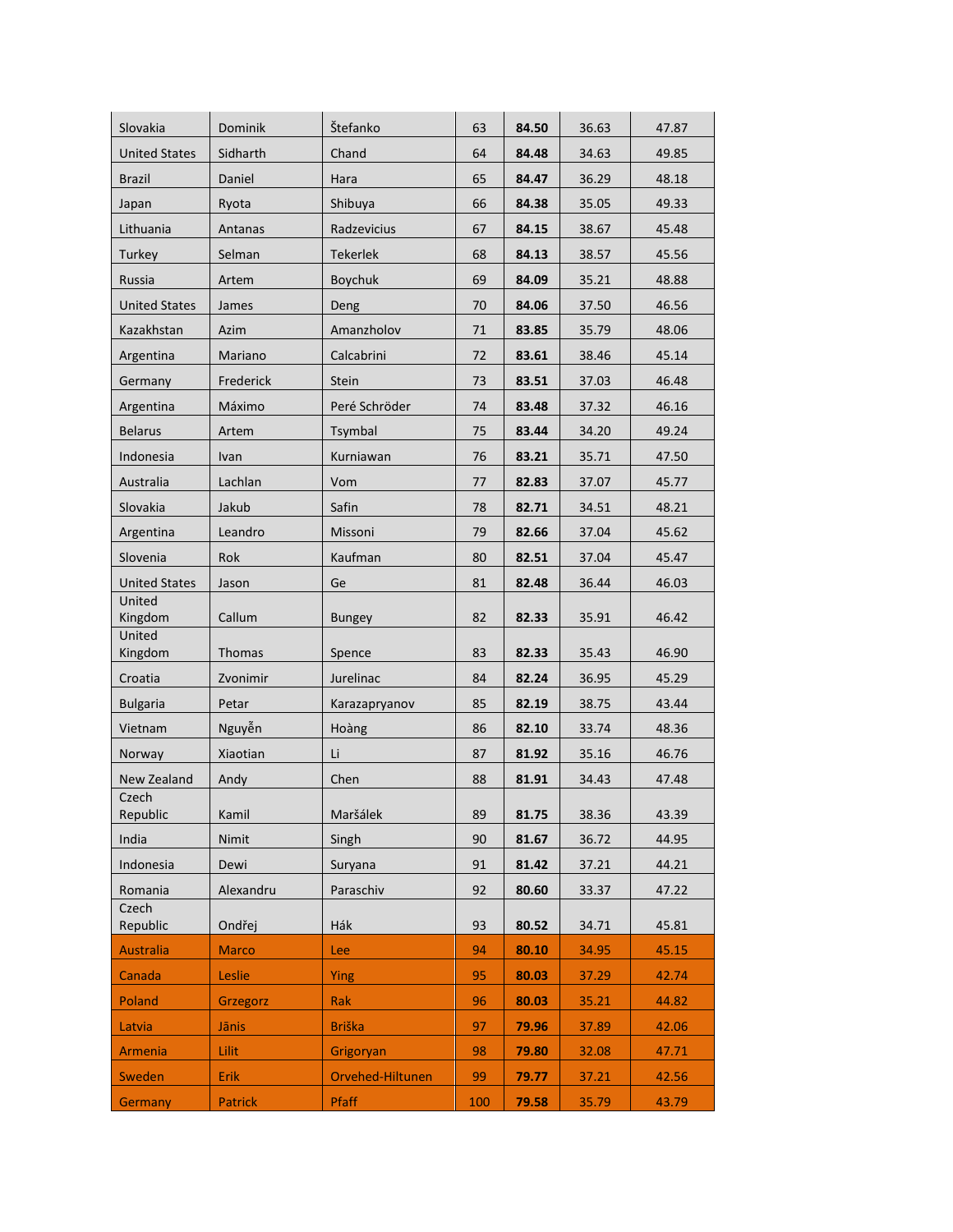|                          |                        | Soendergaard-      |     |       |       |       |
|--------------------------|------------------------|--------------------|-----|-------|-------|-------|
| <b>Denmark</b>           | <b>Frederik</b>        | Pedersen           | 101 | 79.55 | 36.80 | 42.75 |
| <b>Brazil</b>            | <b>Gabriel Matheus</b> | Pinheiro           | 102 | 79.30 | 34.22 | 45.08 |
| Slovakia                 | Roman                  | <b>Kučera</b>      | 103 | 79.28 | 36.00 | 43.28 |
| <b>United</b><br>Kingdom | Ella                   | Mi                 | 104 | 79.19 | 38.46 | 40.73 |
| <b>New Zealand</b>       | <b>Matthew</b>         | Lie                | 105 | 79.09 | 39.61 | 39.48 |
| <b>Estonia</b>           | <b>Taivo</b>           | <b>Pungas</b>      | 106 | 78.94 | 36.77 | 42.18 |
| Argentina                | Verónica               | Müller             | 107 | 78.91 | 35.61 | 43.31 |
| <b>Ukraine</b>           | Andriy                 | <b>Stelmakh</b>    | 108 | 78.84 | 27.54 | 51.30 |
| <b>Belarus</b>           | <b>Aliaksei</b>        | <b>Krautsou</b>    | 109 | 78.74 | 30.88 | 47.87 |
| <b>Vietnam</b>           | Trần                   | <b>Mai Hương</b>   | 110 | 78.73 | 29.53 | 49.20 |
| <b>Mexico</b>            | <b>Aldo Alan</b>       | Avila              | 111 | 78.70 | 35.99 | 42.72 |
| Romania                  | <b>George Silvian</b>  | <b>Baltac</b>      | 112 | 78.66 | 32.26 | 46.40 |
| Lithuania                | <b>Mindaugas</b>       | <b>Siauciulis</b>  | 113 | 78.58 | 36.00 | 42.58 |
| <b>Switzerland</b>       | <b>Thanh Phong</b>     | Lê                 | 114 | 78.53 | 38.46 | 40.07 |
| Moldova                  | Serafim                | <b>Buiucli</b>     | 115 | 78.51 | 35.50 | 43.01 |
| Iran                     | Mohammad               | Zarei              | 116 | 78.48 | 31.32 | 47.16 |
| <b>Armenia</b>           | <b>Aleksey</b>         | Galoyan            | 117 | 78.29 | 32.43 | 45.86 |
| Turkmenistan             | Perman                 | Jorayew            | 118 | 77.99 | 29.93 | 48.06 |
| <b>Austria</b>           | <b>Thomas</b>          | Schlatzer          | 119 | 77.87 | 33.79 | 44.08 |
| <b>Estonia</b>           | Jaan                   | <b>Toots</b>       | 120 | 77.86 | 37.38 | 40.49 |
| <b>Czech</b><br>Republic | Roman                  | <b>Beránek</b>     | 121 | 77.72 | 39.27 | 38.45 |
| <b>Israel</b>            | Ori                    | <b>Taichman</b>    | 122 | 77.67 | 38.22 | 39.45 |
| Slovenia                 | <b>Nejc</b>            | Čeplak             | 123 | 77.65 | 34.09 | 43.56 |
| Canada                   | <b>Tzu Yi Isabelle</b> | Yang               | 124 | 77.49 | 34.38 | 43.11 |
| Lithuania                | Vytaute                | Maciulskyte        | 125 | 77.36 | 38.46 | 38.90 |
| Poland                   | Pawel                  | <b>Blaszczyk</b>   | 126 | 77.23 | 35.36 | 41.87 |
| <b>Estonia</b>           | Eva-Lotta              | <b>Käsper</b>      | 127 | 76.92 | 36.75 | 40.17 |
| <b>Thailand</b>          | Jiratheep              | Pruchyathamkorn    | 128 | 76.88 | 35.14 | 41.74 |
| <b>Australia</b>         | <b>Brian</b>           | Gao                | 129 | 76.87 | 36.01 | 40.86 |
| <b>Brazil</b>            | Ramon                  | Gonçalves da Silva | 130 | 76.52 | 36.68 | 39.83 |
| <b>Italy</b>             | <b>Marco</b>           | Catalano           | 131 | 76.49 | 35.21 | 41.27 |
| <b>France</b>            | <b>Kevin</b>           | Chen               | 132 | 76.27 | 35.23 | 41.05 |
| <b>France</b>            | <b>Alexis</b>          | Poncet             | 133 | 76.03 | 38.15 | 37.88 |
| <b>France</b>            | <b>Etienne</b>         | <b>Bloch</b>       | 134 | 76.02 | 39.43 | 36.60 |
| Slovakia                 | Juraj                  | Malinčík           | 135 | 76.00 | 37.32 | 38.68 |
| <b>New Zealand</b>       | Robert                 | Shin               | 136 | 75.68 | 35.66 | 40.03 |
| Croatia                  | Edi                    | <b>Topic</b>       | 137 | 75.65 | 33.39 | 42.26 |
| Iran                     | Seyedali               | <b>Tavana</b>      | 138 | 75.24 | 35.21 | 40.03 |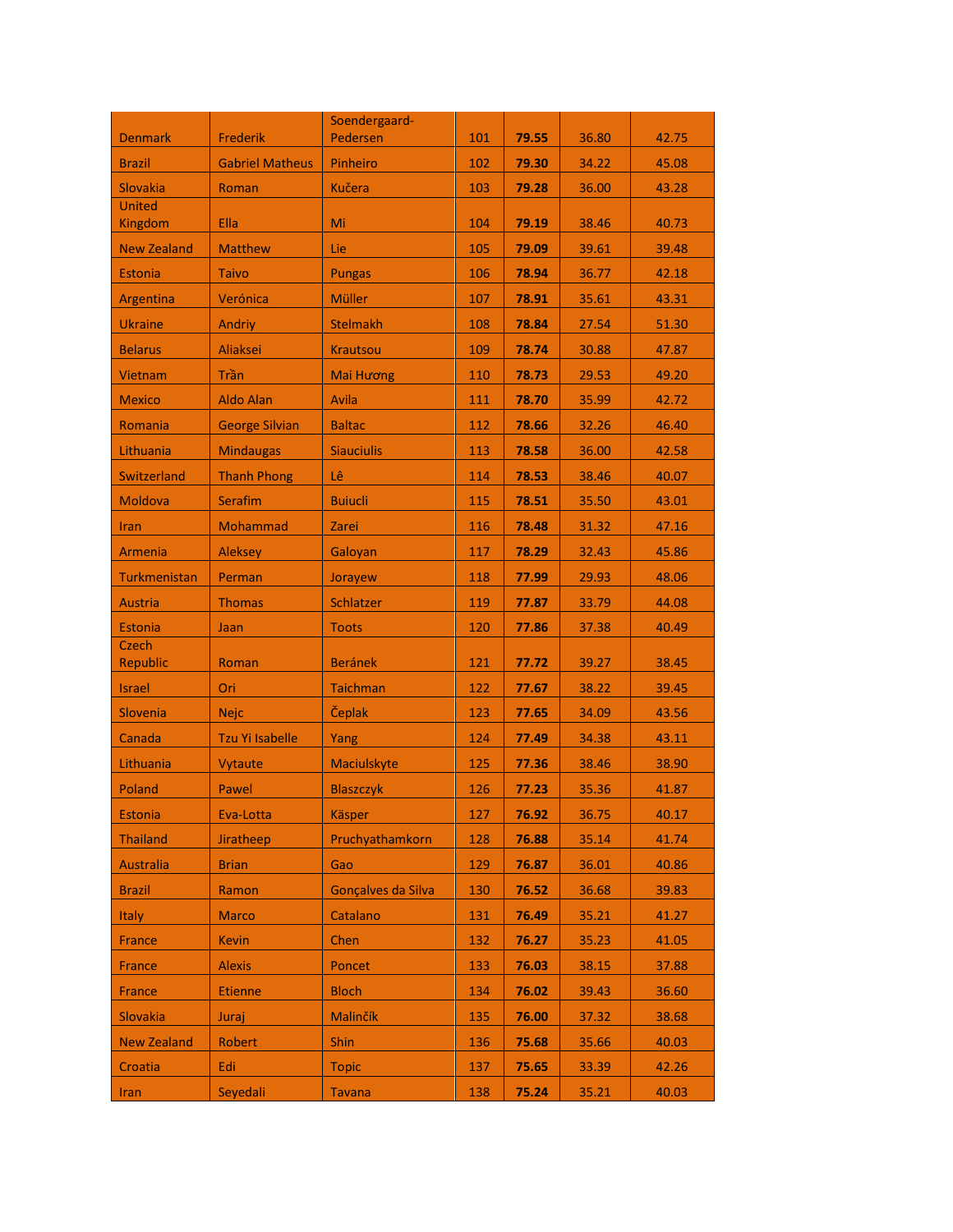| Italy                    | Alice              | <b>Balbi</b>          | 139 | 74.89 | 34.96 | 39.93 |
|--------------------------|--------------------|-----------------------|-----|-------|-------|-------|
| <b>Netherlands</b>       | <b>Ivo</b>         | <b>Slegers</b>        | 140 | 74.71 | 35.18 | 39.53 |
| <b>Israel</b>            | Michael            | Leitsin               | 141 | 74.33 | 36.50 | 37.83 |
| <b>Italy</b>             | Andrea             | <b>Melani</b>         | 142 | 74.32 | 35.55 | 38.76 |
| Iran                     | Arash              | Keshavarzi Arshadi    | 143 | 74.29 | 31.34 | 42.95 |
| <b>Bulgaria</b>          | Vasil              | <b>Vasilev</b>        | 144 | 73.73 | 35.95 | 37.78 |
| <b>Denmark</b>           | Emil               | Damgaard-Møller       | 145 | 73.70 | 35.69 | 38.01 |
| <b>Italy</b>             | <b>Ivan</b>        | Palazzo               | 146 | 73.67 | 34.57 | 39.10 |
| <b>Finland</b>           | Oscar              | <b>Kivinen</b>        | 147 | 73.50 | 33.34 | 40.16 |
| <b>Ireland</b>           | <b>Niamh</b>       | <b>Broderick</b>      | 148 | 73.14 | 37.63 | 35.52 |
| <b>France</b>            | Julien             | Fontanarava           | 149 | 73.11 | 34.68 | 38.43 |
| Venezuela                | <b>Nestor</b>      | <b>Bracho Pozsoni</b> | 150 | 72.82 | 31.75 | 41.08 |
| <b>Australia</b>         | Timothy            | Cashman               | 151 | 72.42 | 36.64 | 35.77 |
| Tajikistan               | Marufdzhon         | <b>Boltaboev</b>      | 152 | 72.27 | 31.77 | 40.50 |
| Armenia                  | <b>Davit</b>       | Chitchyan             | 153 | 72.15 | 31.25 | 40.89 |
| Turkmenistan             | <b>Yklym</b>       | <b>Bolmammedov</b>    | 154 | 71.95 | 36.75 | 35.20 |
| <b>Tajikistan</b>        | Khomidkhodzha      | <b>Kholikov</b>       | 155 | 71.94 | 34.03 | 37.91 |
| <b>Malaysia</b>          | Foo                | <b>Jeat</b>           | 156 | 71.93 | 33.91 | 38.02 |
| <b>Bulgaria</b>          | <b>Hristo</b>      | Rasheev               | 157 | 71.85 | 37.50 | 34.35 |
| <b>Denmark</b>           | <b>Sidsel</b>      | <b>Alsing</b>         | 158 | 71.61 | 35.79 | 35.82 |
| <b>New Zealand</b>       | <b>Henry</b>       | Yuen                  | 159 | 71.43 | 31.72 | 39.71 |
| Brazil                   | Vitória            | <b>Medeiros</b>       | 160 | 70.91 | 33.13 | 37.78 |
| <b>Israel</b>            | <b>Nadav</b>       | <b>Orion</b>          | 161 | 70.87 | 33.47 | 37.40 |
| Armenia                  | Vahe               | Gharakhanyan          | 162 | 70.76 | 28.15 | 42.60 |
| <b>Estonia</b>           | Lona-Liisa         | Sutt                  | 163 | 70.69 | 36.61 | 34.08 |
| Azerbaijan               | <b>Balagardash</b> | <b>Bashirov</b>       | 164 | 70.65 | 21.50 | 49.15 |
| Kyrgyzstan               | <b>Kalysbek</b>    | Abykeshov             | 165 | 70.61 | 33.77 | 36.84 |
| Turkey                   | Zeynep             | Terzi                 | 166 | 69.96 | 31.40 | 38.56 |
| Latvia                   | Veronika           | <b>Saharuka</b>       | 167 | 69.90 | 28.39 | 41.51 |
| <b>United</b><br>Kingdom | Walter             | Kähm                  | 168 | 69.80 | 27.93 | 41.87 |
| <b>Kazakhstan</b>        | Vladislav          | Kamysbayev            | 169 | 69.67 | 19.97 | 49.70 |
| <b>Netherlands</b>       | Jorrit             | <b>Hortensius</b>     | 170 | 69.37 | 39.63 | 29.74 |
| Switzerland              | <b>Nina</b>        | Gämperli              | 171 | 68.68 | 35.39 | 33.29 |
| Pakistan                 | Armughan           | <b>Khan</b>           | 172 | 68.56 | 32.88 | 35.69 |
| <b>Belgium</b>           | <b>Dieter</b>      | <b>Plessers</b>       | 173 | 68.35 | 28.73 | 39.62 |
| Peru                     | Roberto            | Ugaz-León             | 174 | 68.24 | 30.44 | 37.80 |
| <b>Denmark</b>           | <b>Andreas</b>     | Erichsen              | 175 | 68.22 | 37.86 | 30.36 |
| Serbia                   | <b>Vidak</b>       | Raičević              | 176 | 68.16 | 35.81 | 32.35 |
| Canada                   | <b>David</b>       | Pechersky             | 177 | 67.86 | 23.55 | 44.32 |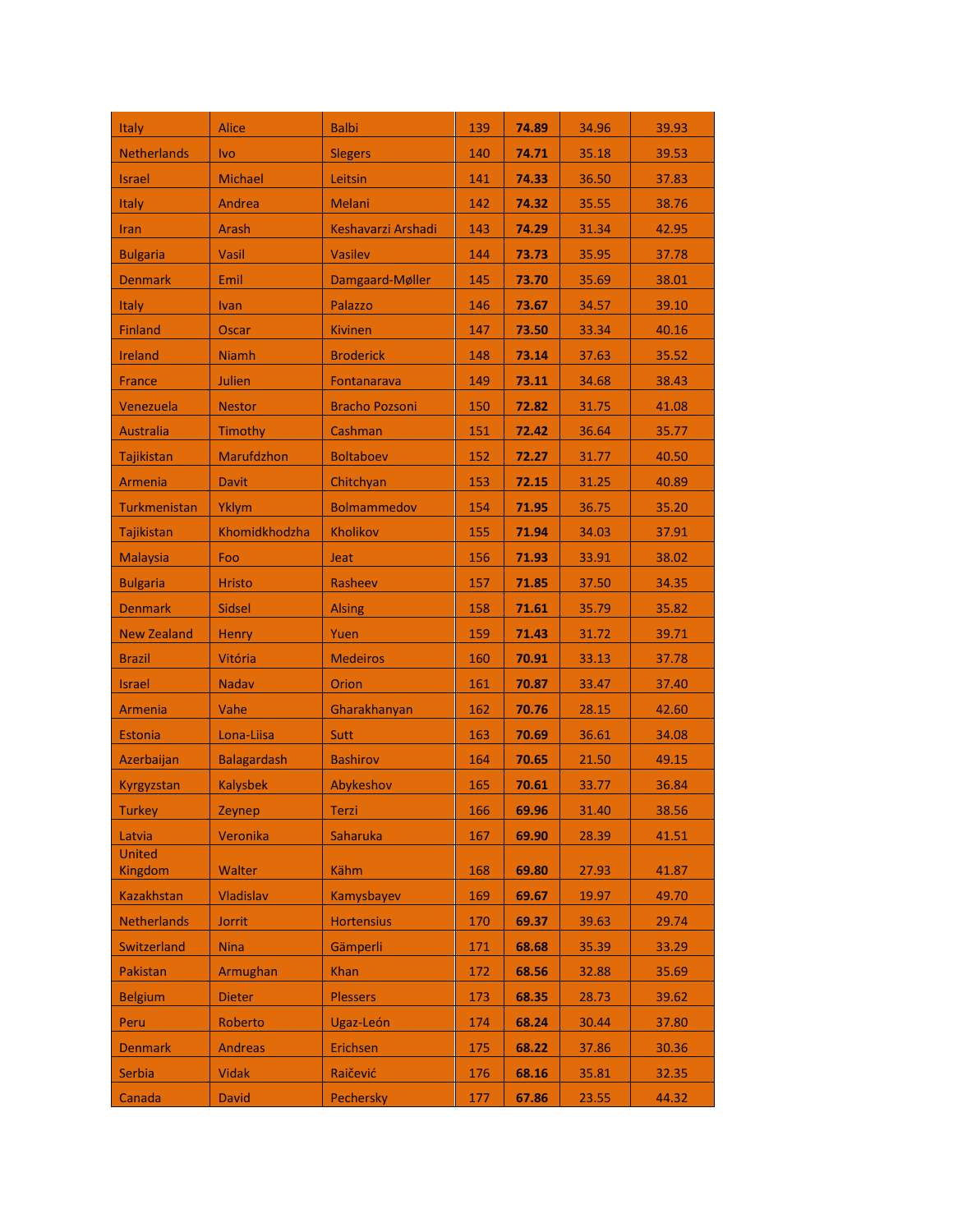| Croatia         | <b>Bruno</b>         | <b>Buljan</b>         | 178 | 67.56 | 35.84 | 31.72 |
|-----------------|----------------------|-----------------------|-----|-------|-------|-------|
| <b>Mongolia</b> | Ganbadrakh           | <b>Batnasan</b>       | 179 | 67.33 | 33.01 | 34.32 |
| <b>Spain</b>    | Sergio               | <b>Tomás Martínez</b> | 180 | 66.88 | 36.86 | 30.02 |
| Mongolia        | Azzaya               | Khasbaatar            | 181 | 66.41 | 36.07 | 30.34 |
| Latvia          | <b>Ervins</b>        | Cauna                 | 182 | 65.85 | 34.17 | 31.68 |
| <b>Uruguay</b>  | <b>Bruno</b>         | Galán Carminati       | 183 | 65.79 | 34.83 | 30.96 |
| Peru            | <b>Brayan</b>        | Paredes-Álvarez       | 184 | 65.78 | 29.26 | 36.52 |
| <b>Finland</b>  | <b>Matti</b>         | <b>Mikkola</b>        | 185 | 65.76 | 35.65 | 30.11 |
| <b>Mexico</b>   | Arturo               | <b>Flores</b>         | 186 | 65.61 | 28.64 | 36.96 |
| Serbia          | Zlatko               | Jončev                | 187 | 65.55 | 30.33 | 35.23 |
| Netherlands     | Jeroen               | Eijkens               | 188 | 65.52 | 36.86 | 28.67 |
| Venezuela       | Luis                 | Requiz Perera         | 189 | 65.19 | 32.06 | 33.12 |
| Mongolia        | <b>Batzaya</b>       | <b>Bekhbaatar</b>     | 190 | 64.95 | 34.66 | 30.29 |
| Uruguay         | Mariana              | González Morales      | 191 | 64.20 | 34.36 | 29.85 |
| Malaysia        | Muhammad<br>Izzuddin | Rofaie                | 192 | 63.99 | 33.04 | 30.95 |
| Greece          | Kyriakos             | Grammatikos           | 193 | 63.67 | 31.13 | 32.55 |
| Slovenia        | Rok                  | Narobe                | 194 | 63.67 | 29.67 | 34.00 |
| Cyprus          | Soteris              | Soteriades            | 195 | 63.15 | 32.93 | 30.21 |
| Serbia          | Filip                | Ilić                  | 196 | 63.08 | 31.77 | 31.32 |
| Finland         | Rasmus               | Huotari               | 197 | 62.89 | 37.71 | 25.17 |
| Pakistan        | Khawaja<br>Muhammad  | Zahid                 | 198 | 62.76 | 32.64 | 30.12 |
| Pakistan        | Muhammad             | Afzal                 | 199 | 62.72 | 22.32 | 40.39 |
| Syria           | Yazan                | Ghannam               | 200 | 62.58 | 34.95 | 27.63 |
| Azerbaijan      | Milana               | Agaeva                | 201 | 62.39 | 29.00 | 33.39 |
| Venezuela       | Aaron                | Useche Esclasans      | 202 | 62.19 | 25.96 | 36.22 |
| Turkey          | Emre                 | Erten                 | 203 | 62.06 | 20.05 | 42.01 |
| Austria         | Philipp              | Köck                  | 204 | 62.04 | 23.01 | 39.03 |
| Uruguay         | Santiago             | Giardello Colmán      | 205 | 61.88 | 33.33 | 28.55 |
| Costa Rica      | Marlon               | Varela Suarez         | 206 | 61.87 | 26.46 | 35.41 |
| Azerbaijan      | Sona                 | Guluzade              | 207 | 61.69 | 28.23 | 33.46 |
| Finland         | Kim                  | Kuntze                | 208 | 61.31 | 37.28 | 24.04 |
| Belgium         | Astrid               | Vernemmen             | 209 | 61.19 | 38.14 | 23.05 |
| Portugal        | João                 | Pereira               | 210 | 60.96 | 34.75 | 26.21 |
| Mongolia        | Khongorzul           | Gerelbaatar           | 211 | 60.86 | 27.75 | 33.11 |
| Norway          | Markus               | Ristola               | 212 | 60.75 | 35.83 | 24.92 |
| Belgium         | Junque               | Célestine             | 213 | 60.45 | 32.72 | 27.74 |
| Switzerland     | Marc                 | Milewski              | 214 | 60.35 | 30.93 | 29.42 |
| Saudi Arabia    | Nasser               | Alobaid               | 215 | 60.07 | 34.35 | 25.72 |
| Switzerland     | <b>Boris</b>         | Stolz                 | 216 | 59.95 | 31.58 | 28.37 |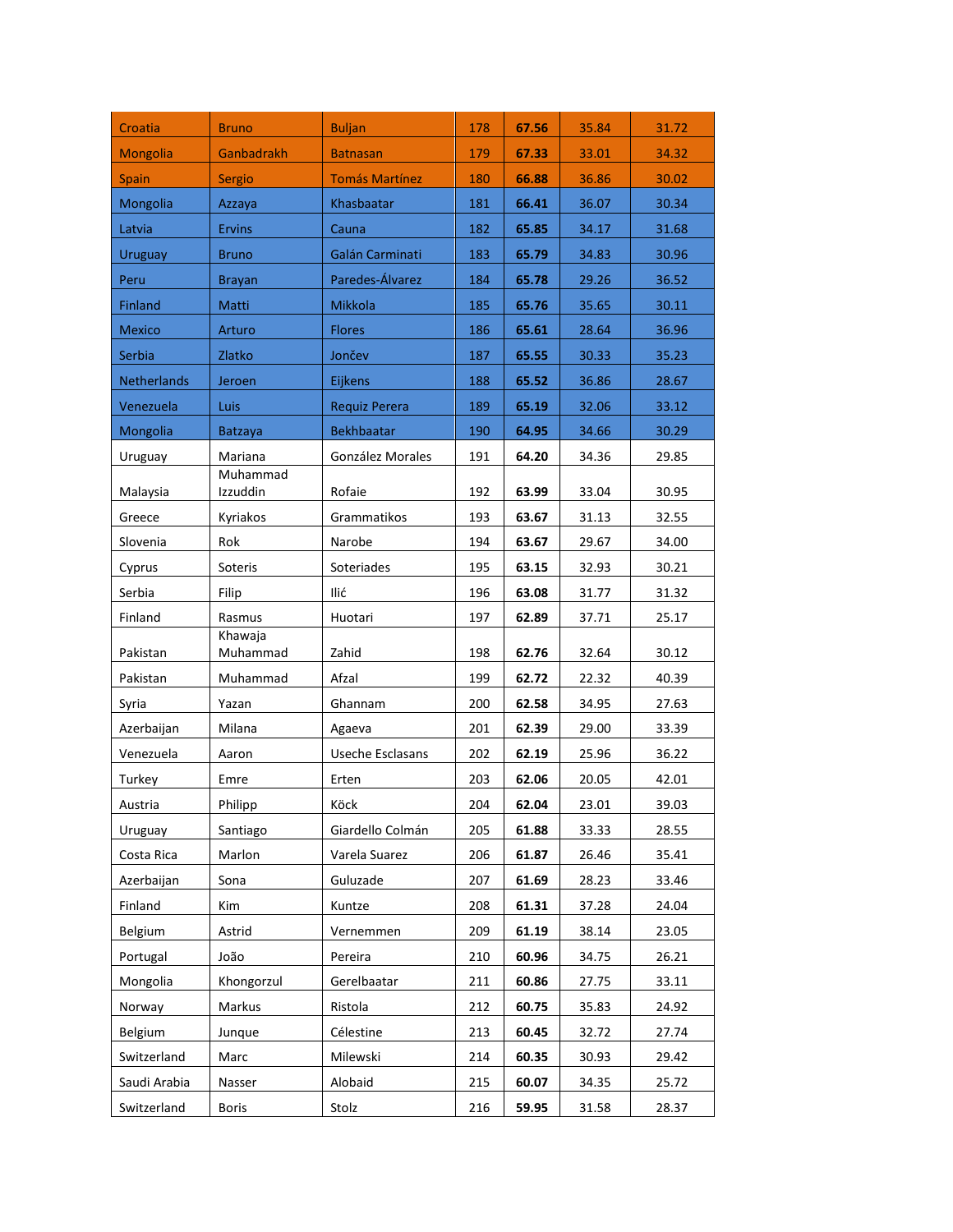| Spain           | Jorge           | Lacaba Reina       | 217 | 59.85 | 34.61 | 25.24 |
|-----------------|-----------------|--------------------|-----|-------|-------|-------|
| Pakistan        | Osaf            | Khan               | 218 | 58.83 | 29.68 | 29.16 |
| Greece          | Georgios        | Karagkiaouris      | 219 | 58.71 | 30.88 | 27.83 |
| Peru            | Santiago        | Álvarez            | 220 | 58.47 | 32.91 | 25.56 |
| Sweden          | <b>Tobias</b>   | Persson            | 221 | 58.25 | 35.12 | 23.13 |
| Saudi Arabia    | Salman          | Alahmdi            | 222 | 58.07 | 28.43 | 29.64 |
| Mexico          | Jose Manuel     | Barrera            | 223 | 58.04 | 27.50 | 30.54 |
| Cyprus          | Christos        | Miliotis           | 224 | 58.02 | 30.70 | 27.32 |
| Spain           | Marta           | Pita Vidal         | 225 | 57.83 | 22.84 | 34.99 |
| Mexico          | Oscar           | Guzman             | 226 | 57.69 | 27.68 | 30.01 |
| Tajikistan      | Behruz          | Nosirov            | 227 | 55.92 | 14.86 | 41.07 |
| Saudi Arabia    | Ahmed           | Alfaifi            | 228 | 55.82 | 29.36 | 26.46 |
| Malaysia        | Kee             | En                 | 229 | 55.74 | 30.77 | 24.98 |
| Cyprus          | Thomas          | Thoma              | 230 | 55.08 | 33.15 | 21.93 |
| Peru            | Leonardo        | Julca              | 231 | 54.88 | 20.46 | 34.42 |
| Egypt           | Omar            | Abdelaty           | 232 | 54.77 | 30.93 | 23.84 |
| Ireland         | Pearse          | Solon              | 233 | 54.55 | 30.13 | 24.42 |
| Iceland         | <b>Birta</b>    | Bæringsdóttir      | 234 | 54.42 | 35.04 | 19.39 |
| Kyrgyzstan      | Nursultan       | Abdyzhaparov       | 235 | 53.93 | 21.33 | 32.60 |
| Belgium         | Royer           | Anthony            | 236 | 53.70 | 23.86 | 29.84 |
| Azerbaijan      | Hasan           | Hasanli            | 237 | 53.59 | 19.79 | 33.80 |
| Turkmenistan    | Guvanch         | Nuriyev            | 238 | 53.33 | 10.14 | 43.18 |
| Iceland         | Agnes           | Þórarinsdóttir     | 239 | 53.22 | 24.36 | 28.86 |
| Greece          | Vasiliki        | Tara               | 240 | 53.21 | 32.47 | 20.75 |
| Norway          | Sondre          | Kongsgård          | 241 | 53.09 | 20.64 | 32.45 |
| Slovenia        | Omar            | Alhady             | 242 | 53.00 | 30.21 | 22.79 |
| Iceland         | Jón             | Stefánsson         | 243 | 52.74 | 32.73 | 20.00 |
| Malaysia        | Taufiq          | Noor Hisham        | 244 | 52.44 | 29.23 | 23.21 |
| Portugal        | João            | Rocha              | 245 | 52.36 | 31.17 | 21.19 |
| <b>Bulgaria</b> | Vladimir        | Milov              | 246 | 52.03 | 23.64 | 28.39 |
| Costa Rica      | Jose            | Espinoza Suarez    | 247 | 50.87 | 25.92 | 24.95 |
| Cyprus          | <b>Filippos</b> | Ioannou            | 248 | 49.58 | 32.26 | 17.32 |
| Portugal        | Catarina        | Correia            | 249 | 49.52 | 27.91 | 21.61 |
| Moldova         | Dan             | Luchianiuc         | 250 | 49.49 | 30.93 | 18.56 |
| Portugal        | Bárbara         | Laczkovits         | 251 | 49.42 | 28.70 | 20.72 |
| Greece          | Georgios        | Christodoulopoulos | 252 | 48.76 | 29.70 | 19.06 |
| Syria           | Issam           | Alannouf           | 253 | 48.51 | 28.74 | 19.77 |
| Moldova         | Adriana         | Girla              | 254 | 48.36 | 28.82 | 19.55 |
| Norway          | Tord            | Ekern              | 255 | 47.83 | 25.20 | 22.63 |
|                 |                 |                    |     |       |       |       |